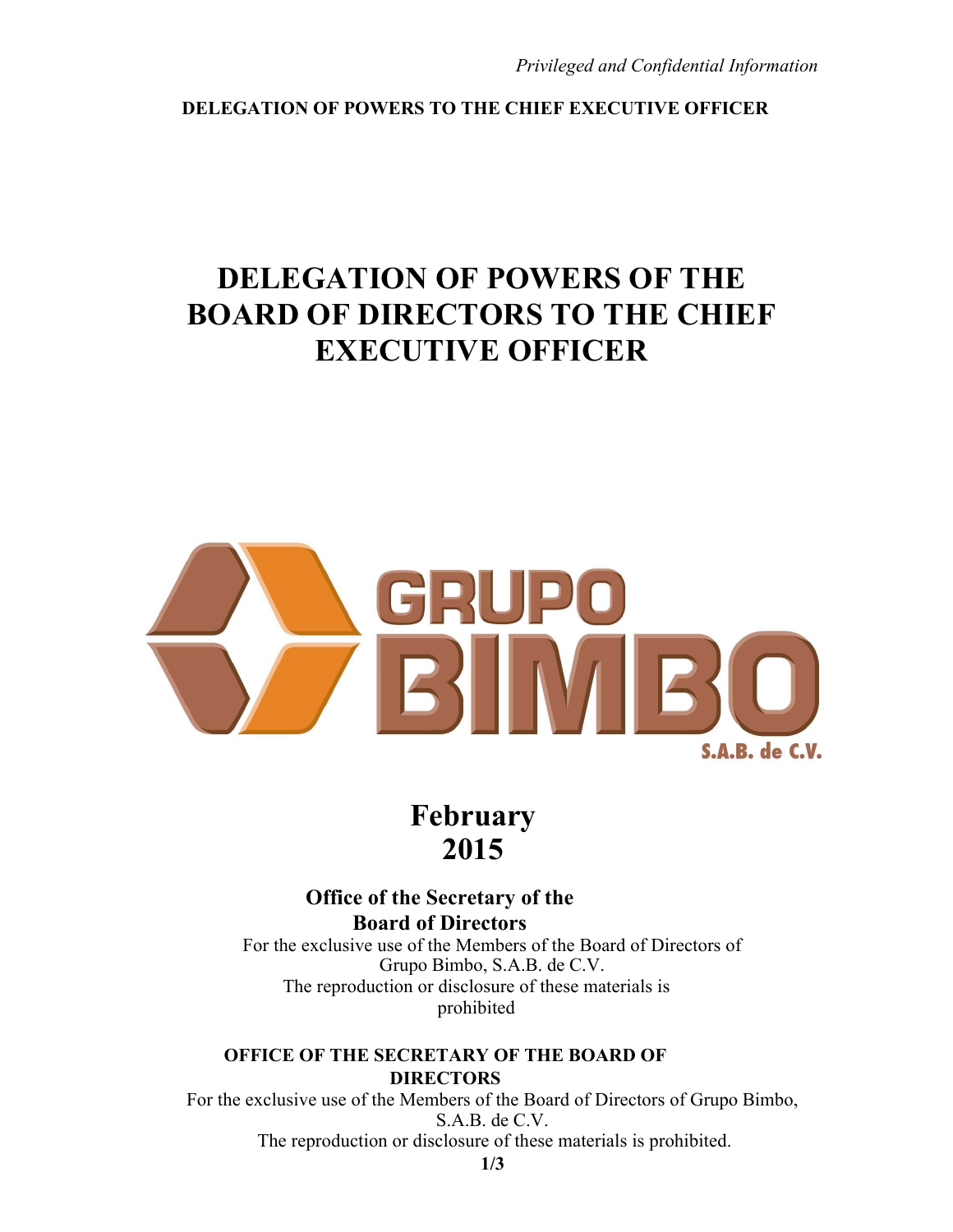## **DELEGATION OF POWERS TO THE CHIEF EXECUTIVE OFFICER**

#### **Powers of the Chief Executive Officer**

For the execution of their duties, the Chief Executive Officer, shall have the powers conferred upon thereupon by: **(i)** the Stock Market Law, **(ii)** the regulations and general provisions that emanate therefrom, and **( iii)** the Bylaws of the Company.

In addition, the Chief Executive Officer may:

- 1. Approve and, as the case may be, execute, in the name of the Company, transactions involving the acquisition or disposal of assets with a value that is equal to or less than zero point five percent of the consolidated assets of the Company.
- 2. Approve and, as the case may be, in the name of the Company, issue guarantees or undertake liabilities in a total amount that is equal to or less than zero point five percent of the consolidated assets of the Company.
- 3. Approve investments in debt securities or banking instruments that are above zero point five percent of the consolidated assets of the Company, if and when the aforementioned are executed in adherence with the policies for said purposes that are approved by the Board of Directors itself.
- 4. In the event of an extreme emergency, that is to say, in those cases wherein due to matters of time or place, it is impossible to gather the necessary quorum for holding a meeting of the Finance and Planning Committee, the aforementioned may, with prior written notification sent to the Chairman of the Board of Directors:
	- a. Approve and, as the case may be, execute, in the name of the Company, transactions that imply the acquisition or disposal of assets with a value that equal to or less than three percent of the consolidated assets of the Company.
	- b. Approve and, as the case may be, in the name of the Company, issue guarantees or undertake liabilities in a total amount that is equal to or less than three percent of the consolidated assets of the Company, if and when the aforementioned are executed in adherence with the policies for said purposes that are approved by the Board of Directors itself.

The Chief Executive Officer shall provide timely notification on the results of the actions undertaken during the exercise of the aforementioned extraordinary powers to the Finance and Planning Committee.

### **OFFICE OF THE SECRETARY OF THE BOARD OF DIRECTORS**

For the exclusive use of the Members of the Board of Directors of Grupo Bimbo, S.A.B. de C.V.

The reproduction or disclosure of these materials is prohibited.